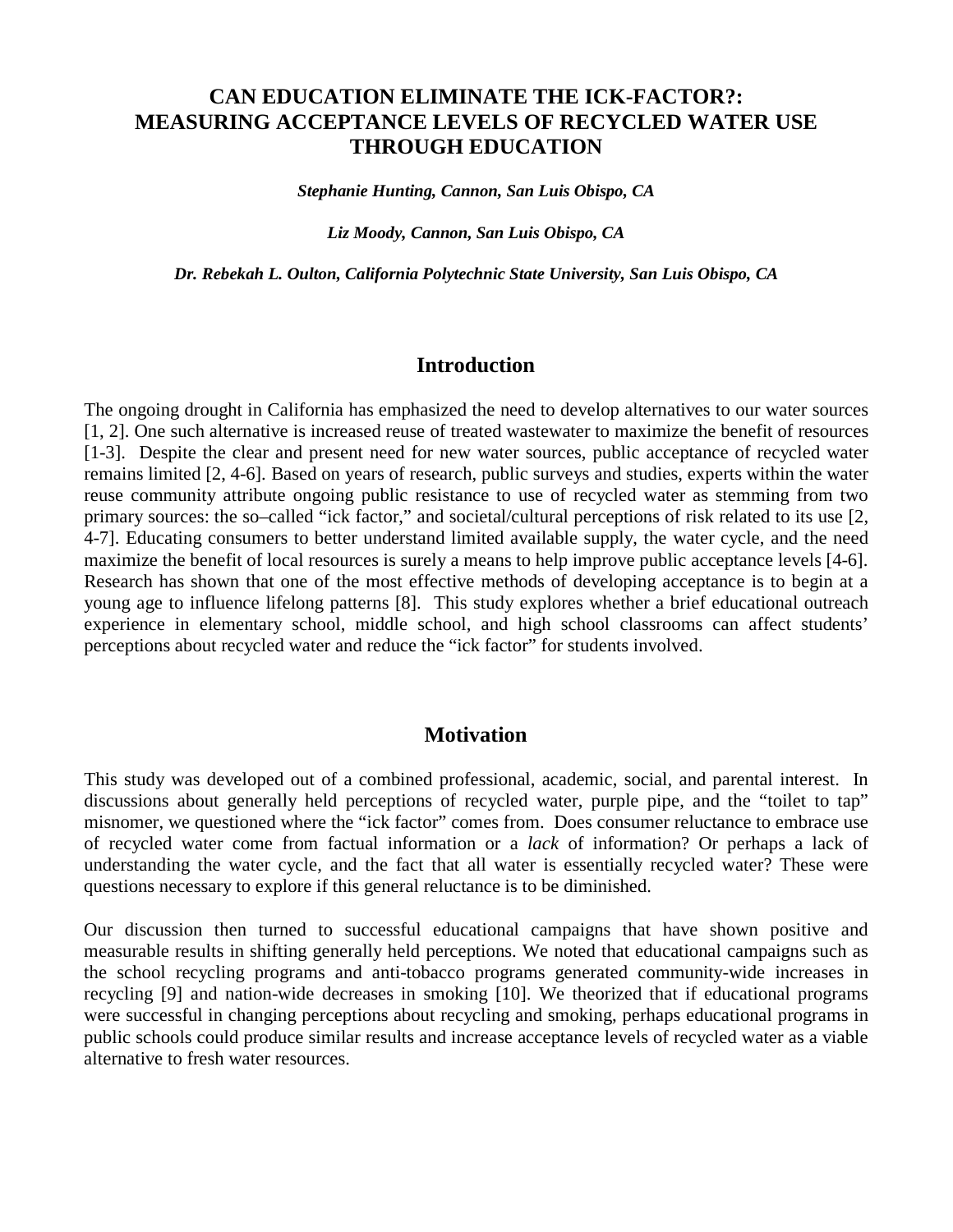While researching the topic, we found the WateReuse Foundation's Illustrated Executive Summary for "Downstream: Research to Shift Community Attitudes on Water Reuse" [\[4\]](#page-9-2) The Foundation's paper showed increased acceptance levels for the of use and consumption of recycled water after respondents were educated about the urban water cycle and were shown a presentation entitled "Downstream." Adults who participated in the research program were more open to use of recycled water after the program than before [\[4\]](#page-9-2). We decided to test if similar results could be achieved through a short educational presentation made to elementary through high school students.

# **Goals of the Study**

Ultimately, the goals for this study were to determine the following:

- Do school-aged children have an understanding of the urban water cycle?
- Does education affect acceptance levels for using recycled water in school-age children?
- Does age play a role in the "ick-factor?"

When such acceptance can be fostered in children, it can have a two-fold benefit. First, those children serve as advocates among their families and peer-groups, increasing acceptance levels in the near-term as they share their knowledge [\[8\]](#page-9-3). Second, fostering acceptance of recycled water in younger generations leads to life-long acceptance, lasting change, and potentially a paradigm shift in attitudes toward recycled water [\[8\]](#page-9-3).

We anticipate that the results of this study will be useful for developing appropriate educational opportunities for children and teenagers in an effort to develop increased acceptance of recycled water as an alternative water source.

# **Hypothesis**

Based on previous studies such the WateReuse Foundation's successful results with a similar study focused on adults' knowledge and behavior [\[4,](#page-9-2) [5\]](#page-9-6), we anticipated that our study would also show that acceptance levels for use of recycled water would increase following an explanation of the urban water cycle, water processing techniques, and the growing need for clean, drinkable water. Similarly, we anticipated that the educational experience would lead to a reduction of the "ick factor" throughout all age groups.

# **Methodology**

This study was prepared to explore the perceptions of recycled water held by students in elementary, middle school, and high school, and to learn if and how education can affect those perceptions. To do this, we conducted a series of surveys to identify acceptance levels and specific areas of concern about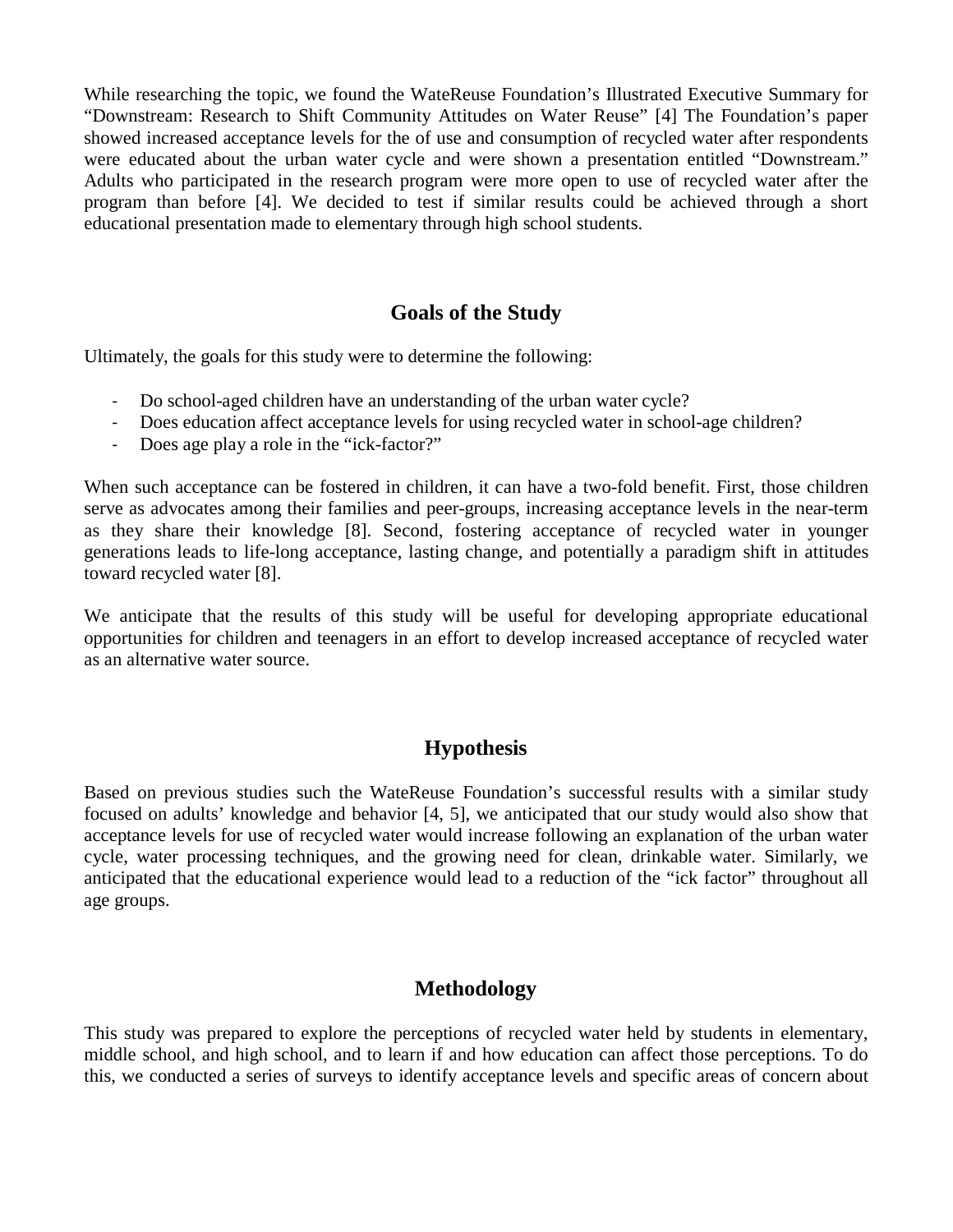water reuse among different ages, both before and after an educational outreach experience. A copy of the survey is shown in Figure 1.

The survey was designed to measure participants' understanding of the urban water cycle, their acceptance levels associated with different types of uses of recycled water, and their comfort levels associated with increasing degrees of personal contact with reclaimed water. The final question in the first survey asks students to respond with a sentence or drawing that represents what they picture when hearing the term "Recycled Water," allowing for a more personalized response. The post-experience survey remains the same with the exception of this final open-ended question which asks students if

# **Recycled Water Survey**

- 1.  $T/F$ Water you drink today has been used before
- Drinking waste water that has been cleaned and filtered is dangerous for your health 2.  $T/F$
- $3. T/F$ The amount of water on the earth doesn't change
- 4.  $T/F$ The water you drink today is the same water previously used by another community
- 5. T/F The water molecule can be polluted
- 6.  $T/F$ It is impossible to completely clean water that was once contaminated
- 7.  $T/F$ Properly treated water is the safest drinking water on Earth
- 8. Completely clean, disinfected recycled wastewater is okay to use: (check all that apply)
	- a. Never-recycled wastewater should never be used where humans can touch it
	- b. Watering lawns
	- c. Watering food crops
	- d. In toilets
	- e. To wash laundry
	- f. To bathe with
	- g. Recycled wastewater is always a good alternative for freshwater
- 9.  $T/F$ I am comfortable using recycled wastewater in my toilet
- $10. T/F$ I am comfortable using recycled wastewater on my lawn
- $11. T/F$ I am comfortable using recycled wastewater to wash my clothes
- 12. T $/F$ I am comfortable taking a bath/shower using recycled wastewater
- $13. T/F$ I am comfortable brushing my teeth with recycled wastewater
- $14. T/F$ I am comfortable drinking recycled wastewater
- 15. Draw a picture or write a sentence about the following: What do you picture when someone says "Recycled Water?"

**Figure 1**

 $\overline{a}$ 

through  $8<sup>th</sup>$  grade); and High School  $(9<sup>th</sup>$  grade through  $12^{th}$  grade). Prior to the classroom visit and

the educational

presentation, teachers facilitated the students taking the first survey. We then visited each classroom and conducted a 30-minute educational presentation.

their perception of recycled water changed after the presentation.

These surveys were distributed to select classrooms in local schools, most of which were located in San Luis Obispo $<sup>1</sup>$  $<sup>1</sup>$  $<sup>1</sup>$  and Santa</sup> Maria, California<sup>[2](#page-2-1)</sup>. Students ranged in age from third grade through high school. Responses were grouped according to age range: Elementary  $(3<sup>rd</sup>$  grade through  $5<sup>th</sup>$  grade); Middle School  $(6^{th}$  grade

<span id="page-2-0"></span> $^1$  San Luis Obispo is located approximately 200 miles south of San Francisco and 200 miles north of Los Angeles.

<span id="page-2-1"></span><sup>&</sup>lt;sup>2</sup> Santa Maria is within northern Santa Barbara County and is about 30 miles south of San Luis Obispo.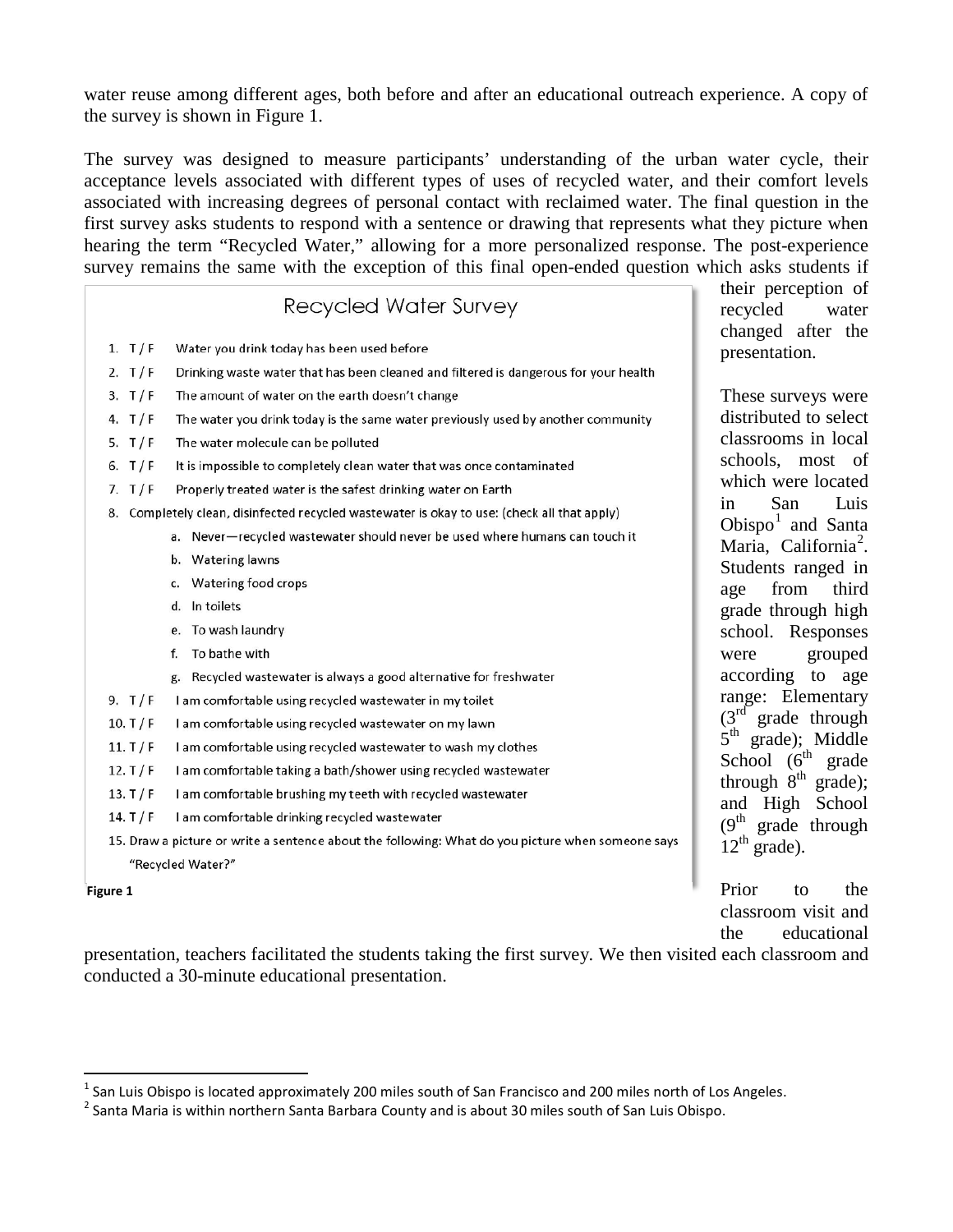The presentation included the following elements:

- "Downstream" slideshow developed by the WateReuse Foundation [\(https://www.watereuse.org/node/1795\)](https://www.watereuse.org/node/1795)
- A video presentation also produced by the WateReuse foundation called "The Ways of Water." [\(https://www.watereuse.org/foundation/ways-of-water\)](https://www.watereuse.org/foundation/ways-of-water)
- An in-depth description of the urban water cycle brought to life through a visual graphic. (Figure 2)
- A hands-on experiment involving three glass jars filled with water from three different sources: bottled, tap, and recycled water from the San Luis Obispo WWTP. During this segment, students were asked to make observations and conjectures as to which water was the recycled water.
- A follow-up discussion and question-and-answer session with the students.

At the conclusion of the question-and-answer session, we administered the second survey.

We recorded survey results, both before and after the presentation, in an excel database to enable us to review and determine any correlation between the educational experience and both knowledge and opinions regarding recycled water use.



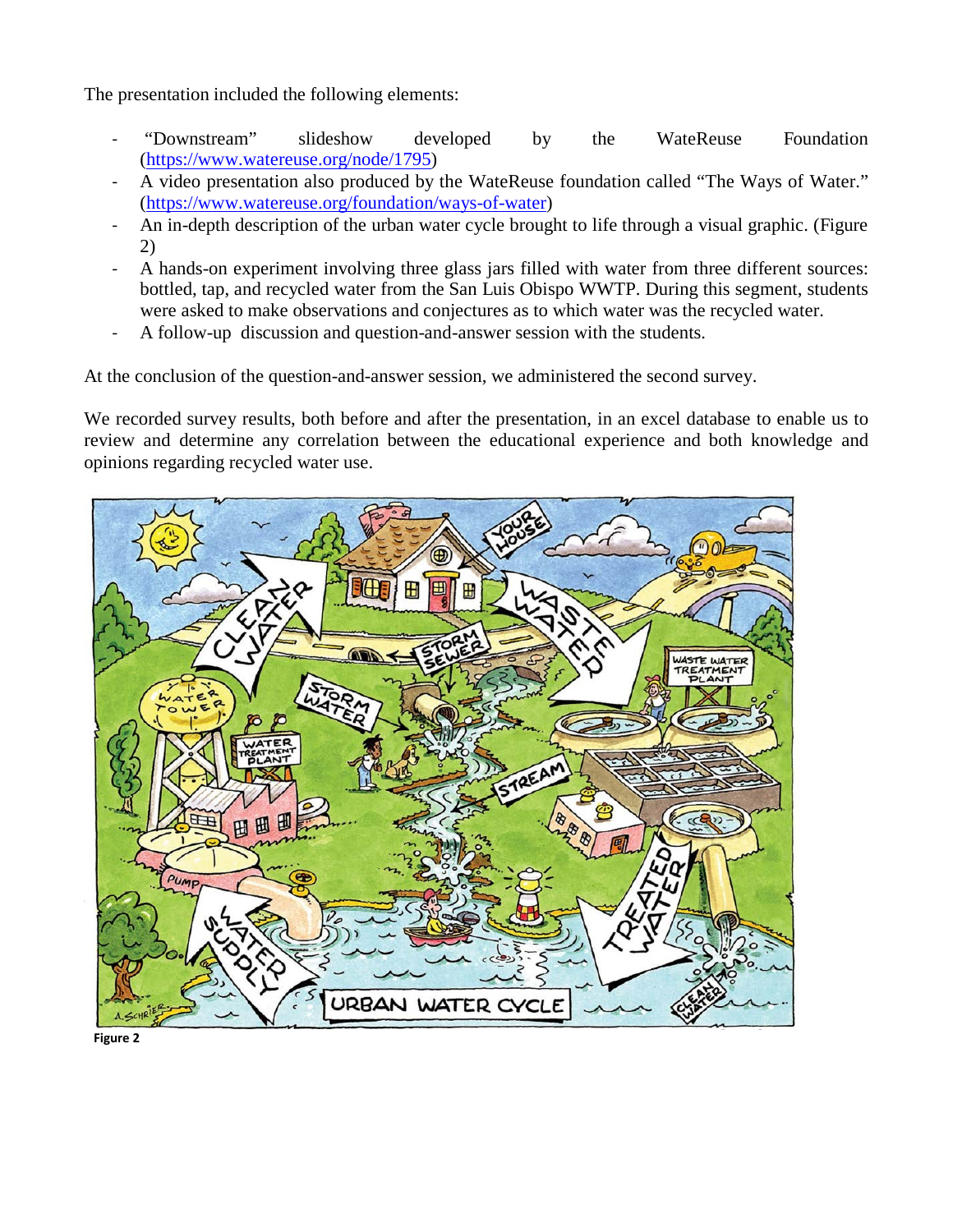### **Results and Discussion**

Questions were divided into two categories: knowledge-based and opinion-based. Questions 1 through 7 are questions based on facts. The remaining questions assess students' level of comfort about specific activities or levels of personal contact regarding recycled water. The discussion below addresses response to the knowledge-based questions as a group and the opinion-based questions as a second group. A graphic summary of responses to each question on the survey, both overall and broken down by age group, are included as an Appendix to this report.

#### *Knowledge-based Questions*

In the knowledge-based questions, the "Before" answers are indicative of students' general level of background knowledge regarding water, water and wastewater treatment, and reuse. This material would typically be covered in science classes or class discussions on environmental sustainability [\[11\]](#page-9-7).

Figure 3 shows the overall results of correct versus incorrect responses for Questions 1 through 7, as a

group. The "After" results support the expectation that the information provided in the educational experience allowed students to more successfully respond to the knowledge-based questions. The rate of correct responses increased from roughly 47% correct before to 70% correct after.

Perhaps more interesting, the "Before" results show a roughly 50%/50% successful response rate. As questions required true/false response, this result is statistically the same response we would expect from guessing. This result suggests that science and environmental sustainability discussions in classrooms are not currently focusing on water and water reuse. While many teachers in public schools feel forced to teach "to the tests" to achieve an acceptable pass rate on standardized tests [\[12\]](#page-9-8), as Common Core Standards become more prevalent in classrooms, they will require more hands-on and applied outlets for instruction [\[11\]](#page-9-7). Our results suggest that the







**Figure 2**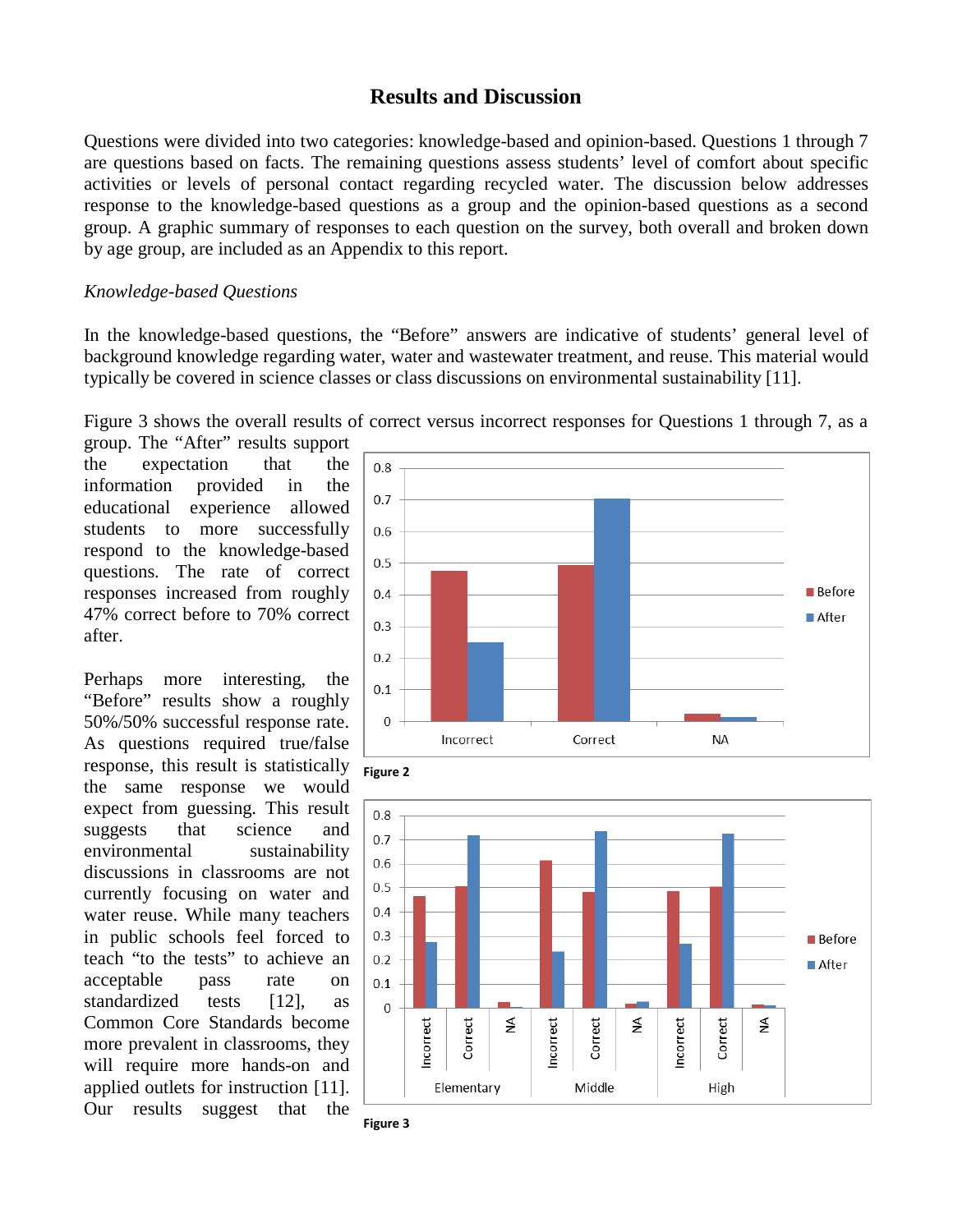WateReuse Foundation may have an opportunity to develop classroom instruction modules that address scientific application of water and water reuse concepts and comply with Common Core Standards. Such modules would benefit teachers, students, and ultimately water consumers [\[11\]](#page-9-7).

Figure 4 shows the overall knowledge-based results, broken down by age-group. Again, the "Before" results provide the most interesting insight. We had expected that knowledge about water science would improve as education levels increased. However, results remained approximately the same as guessing, across all age levels. While water science and environmental sustainability classroom education modules can be tailored to fit any age level, they are perhaps especially necessary in the high school level. High school students are making their decisions about whether or not to attend college and what major to pursue once there. Given the anticipated need for increasing numbers of graduates in Science, Technology, Engineering, and Math (STEM) fields in the next decade [\[13\]](#page-9-9), getting high school students interested and excited about the importance of water reuse and environmental engineering may boost the number of those intending to enter the field. Our results suggest that current science instruction is not adequately addressing this area.

### *Opinion-based Questions: Understanding the "Ick factor"*

Question 8 best summarizes the overall results of the opinion-based questions. Question 8 was designed to determine students' comfort levels with increasing levels of personal contact with recycled water,

from watering lawns (Point 1 on the "Degree of Contact" scale) to using recycled water as a universal replacement for fresh water (Point 6). Figure 5 shows the expected result that, as the degree of personal contact increases, students' comfort levels decreased.

It is encouraging that the "After" results indicate a much-higher level of comfort, across all levels **Figure 4**of personal contact, than



the "Before" results. These data support our hypothesis that education would reduce the "ick-factor" associated with use of recycled water. Even a brief educational experience with minimal opportunity for interaction yielded this encouraging result. This result suggests that on-going education about water treatment, recycled water, and its importance in sustainable management of our water resources will indeed yield a reduction in the prevalent bias against more wide-spread use of recycled water.

Question 8a is not represented on the above figure, but it did provide an interesting result that merits discussion. Question 8a represented an extreme view: "recycled water should never be used where humans can touch it" and received agreement from less than 10% of the students, both before and after the survey. On a positive note, the vast majority of respondents felt that there is definitely some place for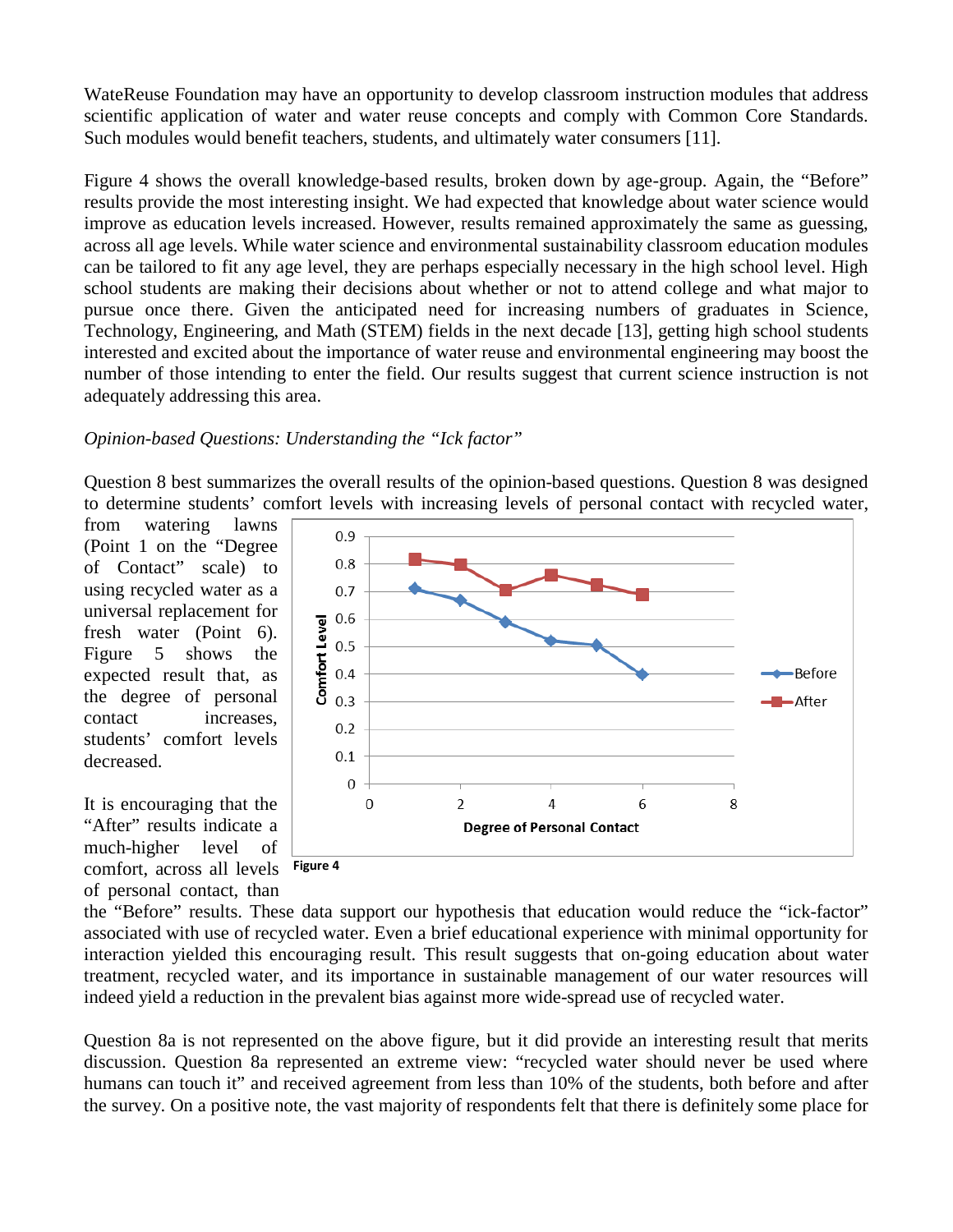

using recycled water as part of water resource management, even before their educational experience. While the extent of that acceptable use might vary between respondents, there is already openness to the









concept. On a less positive note, approximately 10% of respondents agreed with this statement even after the educational experience. It is apparent that some people will require more than a single brief educational experience to change their opinions.

The question remains: is this 10% a highly vocal minority, keeping the alleged "ick-factor" relevant far longer than it is actually a concern for the larger majority? This question poses an opportunity for further study, or perhaps directed inquiry to those 10% who remain uncomfortable with use of recycled water.

Figures 6 through 8 show the breakdown of responses to Question 8 by age group. Elementary and Middle school students showed very similar responses overall, with virtually identical responses seen in the "After" data. High school students show similar trends as their younger peers, though in generally they seem to more strongly opinionated: "Before" responses show a lower comfort level in general than the younger students, and "After" responses show a higher comfort level. This trend probably indicates that (a) older students have a greater reaction to the "ickfactor" (young children being notoriously fascinated rather than repelled by the disgusting). Further, high school students are probably more responsive to

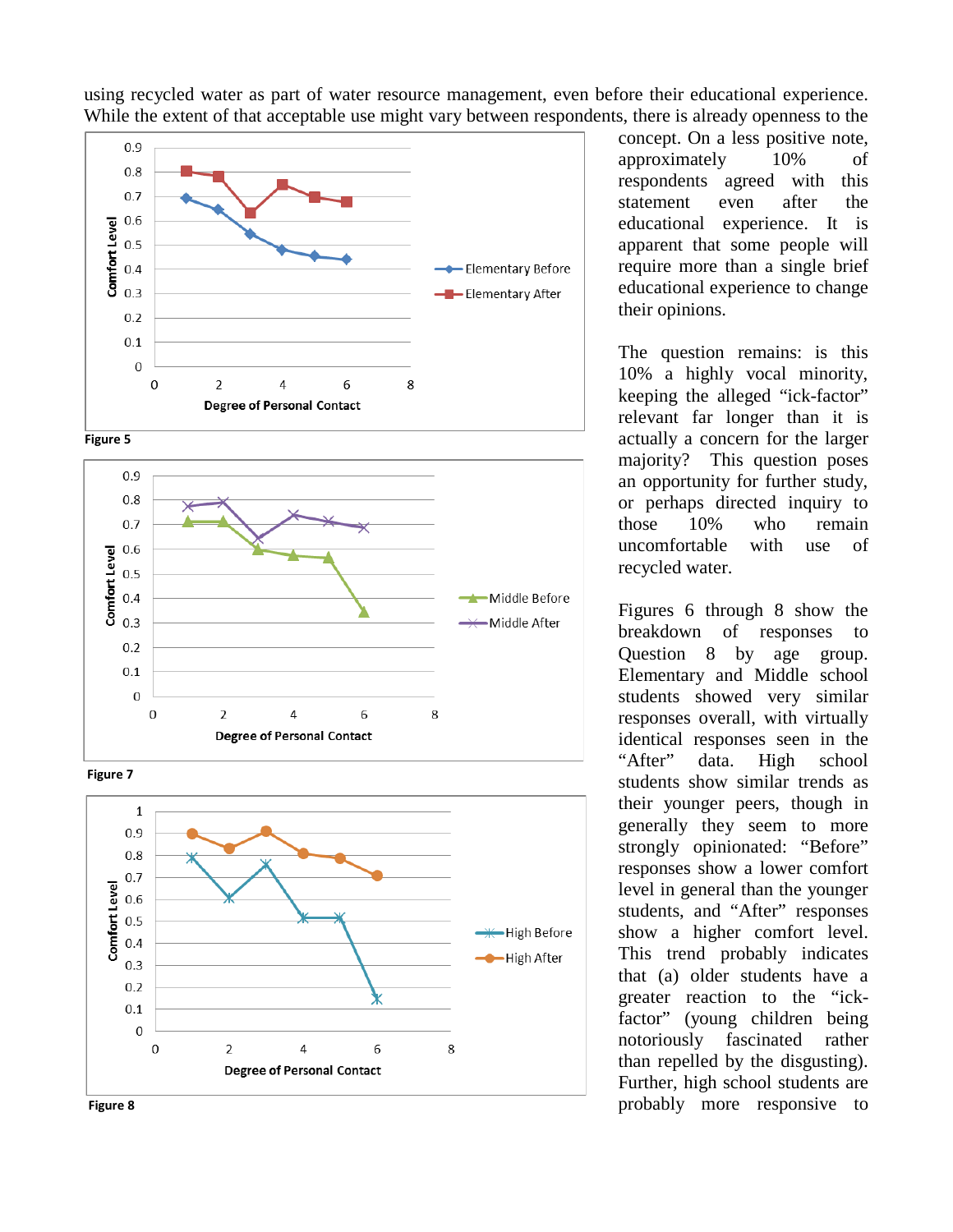scientific arguments to change their opinion. They may have understood the material better than the younger students or simply have more scientific training at this point in their educations that allows them to more readily understand new information and adapt their pre-conceived opinions.

This result strongly encourages further education. Even at the high school level where "Before" opinions were expressed most strongly, students responded to the educational experience with increased levels of personal comfort – a reduction of "ick-factor" response, if you will. While the results were most dramatic at the high school level, our results clearly indicate that all groups showed a positive response to the educational experience, justifying appropriately-developed education in water reuse and sustainable water management at all levels.

# **Limitations of the Study**

As with any study, limitations are bound to exist. We have defined the following limitations inherent in our study. These limitations present an opportunity to broaden our scope of work in future studies.

### *Response Continuity*

When we developed our strategy, we wanted students to have anonymity. Responses were left anonymous, and responses were simply grouped by age level. It would have provided interesting to data to see how each individual's perspectives changed had we been able to track each student's change in perspective and define the variances. This might have provided insight into what information or aspect of the presentation specifically was effective, or ineffective, in causing students to change their opinions.

#### *Vocabulary*

As some of the vocabulary exceeded younger participants' understanding, our data could have been skewed. This is especially a concern for the pre-survey responses, where they did not have an opportunity to ask questions and clarify understanding. Indeed, many of the pre-survey responses show a 50% T/F response rate, which indicates students were likely guessing, possibly because they did not understand the vocabulary used in the question. However, the high school students showed the same response rate for the knowledge-based questions, and it is likely that the words at least were familiar to the high school students, even if not the concepts that the words represented. (That is, they understand the words "water" and "recycle" if not the concept of recycled water). When considering adjustments to vocabulary in future studies, addressing the conceptual level of understanding is the key focus rather than word choices alone.

#### *Limited Demographics*

San Luis Obispo is home to California Polytechnic State University and boasts a well-educated, fairly affluent, and mostly white residential base. Santa Maria has a higher Hispanic residential base with many of the students speaking primarily Spanish in the home. While pulling data from the two cities provided a more diverse sampling, most of the data came primarily from students living in San Luis Obispo. Having a wider and more diverse demographic could have provided more significant results.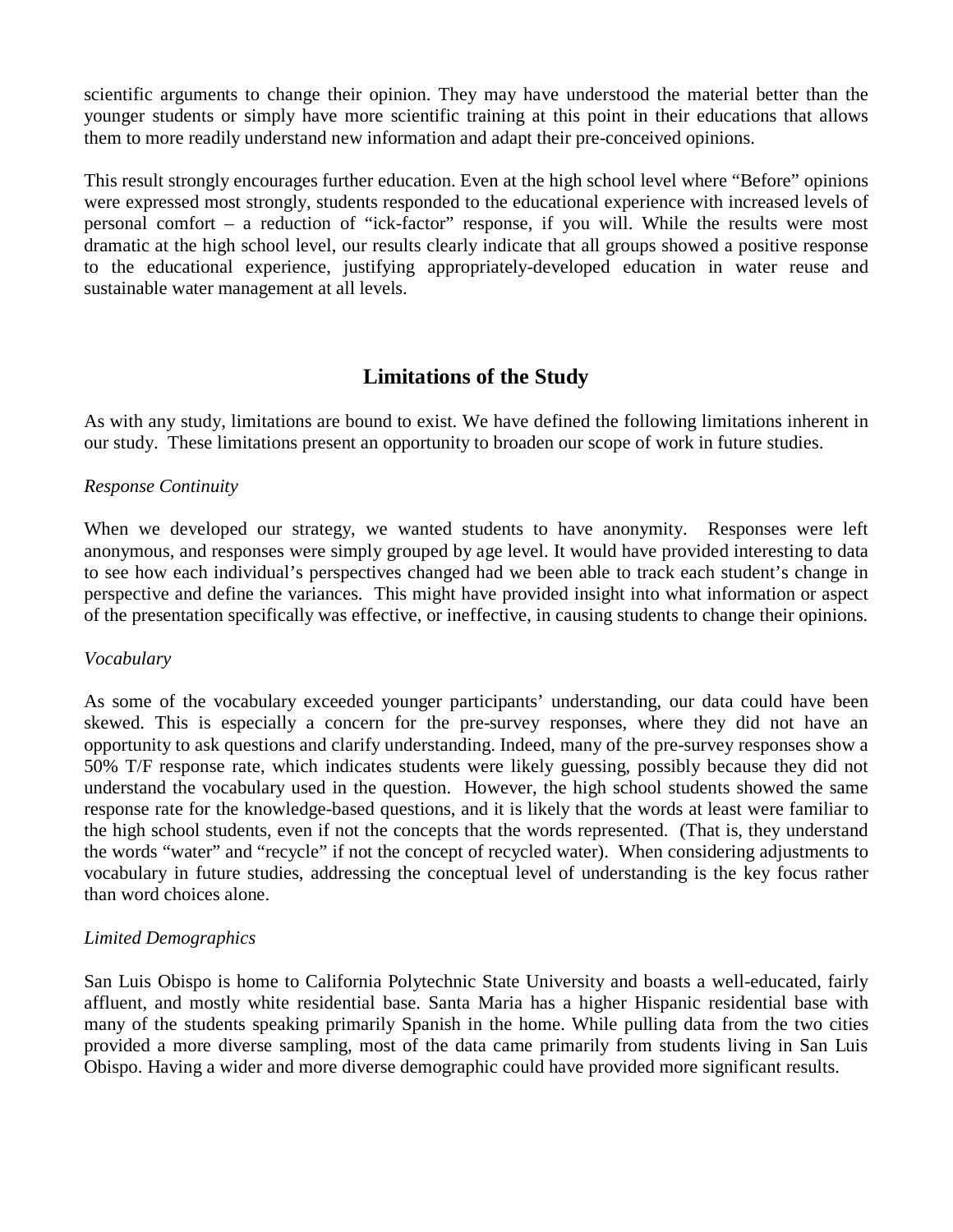Figure 9 shows a comparison of "Before" and "After" responses to Question 8 for the Middle school students from Santa Maria (SM) compared to those from San Luis Obispo (SLO). While the San Luis



Obispo sample size is considerably smaller than the group of Santa Maria students, the two samples show decidedly similar trends, both before and after the education experience. Though only limited conclusions can be drawn from these results, they suggest that the results from the educational experience are consistent across the diverse range of students represented in these samples.

#### *Sample Size*

Ultimately, our sample size could have been larger; however, our results show a significant difference between before and after responses. We feel confident in our conclusion that educational programs work in the schools to improve knowledge, reduce the "ick factor" and ultimately improve overall acceptance of recycled water usage.

# **Conclusions**

Through our research, we were able to determine the answers to each of the questions this study intended to address.

#### *Do children have an understanding of the urban water cycle?*

The survey questions which tackled the urban water cycle in the first survey resulted in a higher instance of wrong answers which translates that the students were unfamiliar with the urban water cycle. The survey results that followed the educational session yielded an increase in correct answers regarding the urban water cycle. In short, students did not have an understanding of the urban water cycle prior to our educational session, but they showed a greater confidence in response to questions about the urban water cycle after the presentation.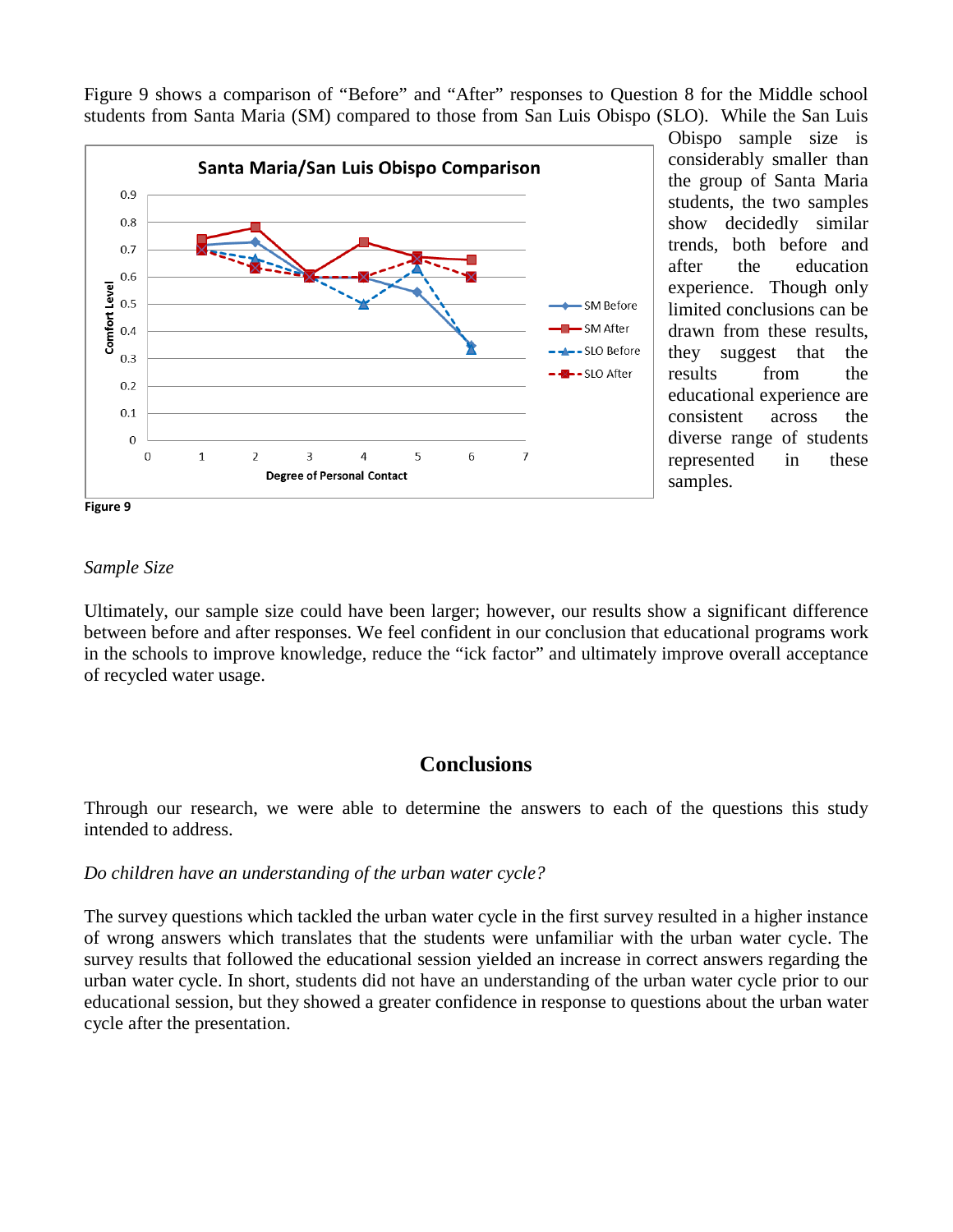### *Does education affect acceptance levels for using recycled water in school-age children?*

Based on the results outlined above, we have concluded that educational outreach—even a short, 30 minute presentation—produces a measureable reduction of resistance to the use of recycled water. Providing students with scientific information about the urban water cycle, material regarding technological advances in water purification, and the importance of recycled water as part of our larger water management system, does indeed result in an overall reduction of the "ick-factor."

### *Does age play a role in the "ick-factor?"*

Our research concluded that the older students were, the more likely they were to resist close-contact use of recycled water, prior to the educational experience. Encouragingly, the educational outreach resolved much of the initial existing "ick-factor" held by students and yielded in a higher acceptance level with its use. Further, this acceptance level is fairly consistent across all age levels. This results support the need for greater educational outreach to students of all age levels to develop broad-scale reduction in the resistance to use of recycled water and ultimately, hopefully, eliminate the "ick factor."

# **References**

- <span id="page-9-0"></span>1. Asano, T. *The 2001 Stockholm Water Prize Laureate Lecture, Iniversity of California at Davis, USA: Water from (waste)water - The dependable water resource*. 2002. IWA Publishing.
- <span id="page-9-1"></span>2. Wade Miller, G., *Integrated concepts in water reuse: managing global water needs.* Desalination, 2006. **187**(1–3): p. 65-75.
- 3. *Water Reuse: Expanding the Nation's Water Supply Through Reuse of Municipal Wastewater*, N.R.C.o.t.N. Academies, Editor 2012, National Academy of Science.
- <span id="page-9-2"></span>4. CH2MHill, *Downstream: Research to Shift Community Attitudes on Water Reuse*, 2012, WateReuse Research Foundation.
- <span id="page-9-6"></span>5. Haddad, B.M., et al., *The Psychology of Water Reclamation and Reuse: Survey Findings and Research Road Map*, W. Foundation, Editor 2009.
- 6. Hartley, T.W., *Public perception and participation in water reuse.* Desalination, 2006. **187**(1–3): p. 115- 126.
- 7. Galbraith, K., *Taking the Ick Factor Out of Recycled Water*, in *Teh New York Times*2012.
- <span id="page-9-3"></span>8. Samuelsson, I.P. and Y. Kaga. *The contribution of early childhood education to a sustainable society*. 2008.
- <span id="page-9-4"></span>9. Folz, D.H. and J.M. Hazlett, *Public Participation and Recycling Performance: Explaining Program Success.* Public Administration Review, 1991. **51**(6): p. 526-532.
- <span id="page-9-5"></span>10. de Walque, D., *Education, Information, and Smoking Decisions: Evidence from Smoking Histories in the United States, 1940–2000.* Journal of Human Resources, 2010. **45**(3): p. 682-717.
- <span id="page-9-7"></span>11. Education, C.D.o. *Next Generation Science Standards*. 2015; Available from: [http://www.cde.ca.gov/pd/ca/sc/ngssintrod.asp.](http://www.cde.ca.gov/pd/ca/sc/ngssintrod.asp)
- <span id="page-9-8"></span>12. Phelps, R.P., *Teach to the Test?* Wilson Quarterly, 2011(Autumn).
- <span id="page-9-9"></span>13. Office of Scince and Technology Policy., *One Decade, One Million more STEM Graduates*, O.o.S.a.T. Policy, Editor 2012.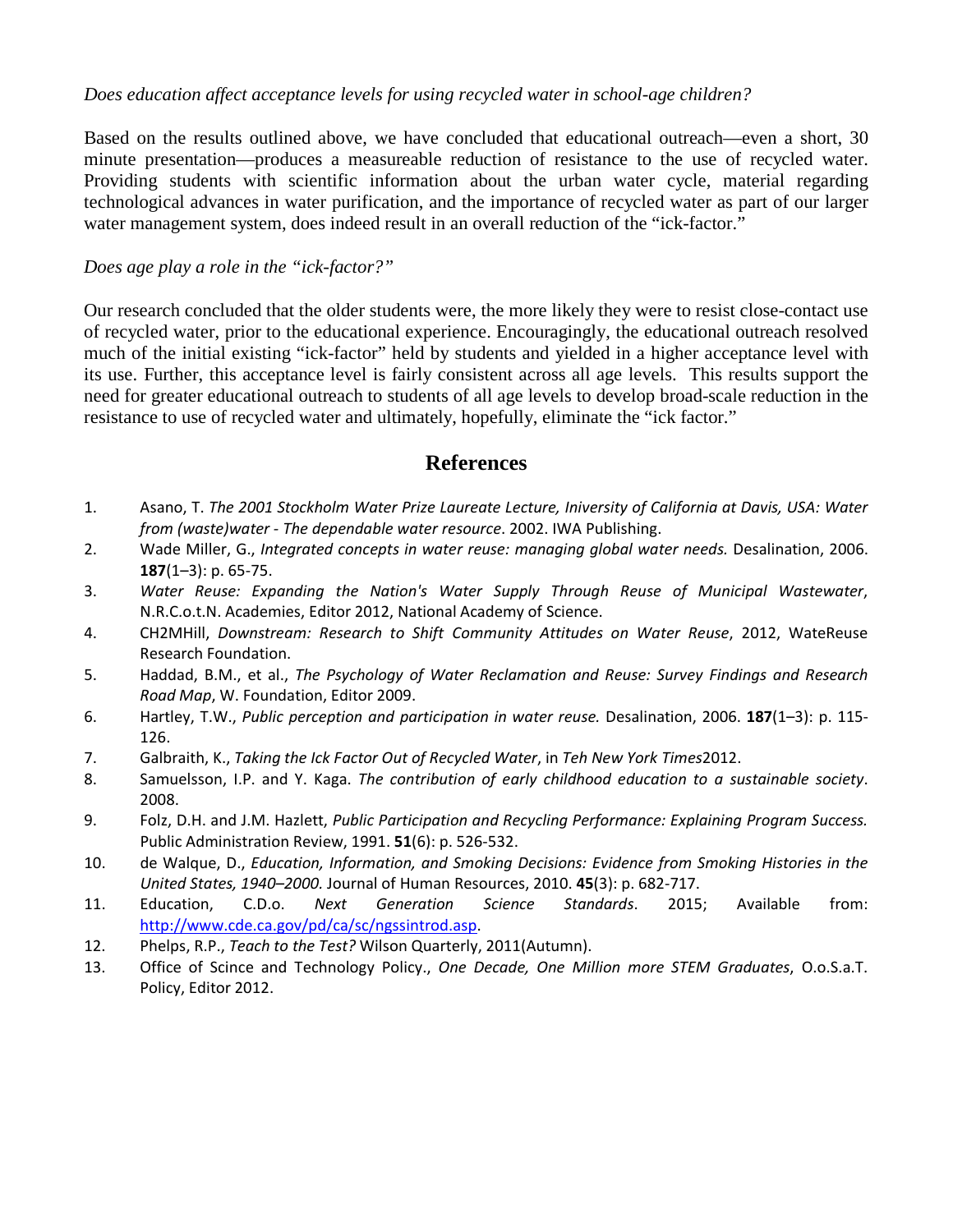# **Appendix**

Figures below show the results of each question, both overall and broken down by age group. The text for each question is shown in the figure caption.



**Question 1: Water you drink today has been used before.**



**Question 2: Drinking waste water that has been cleaned and filtered is dangerous for your health.**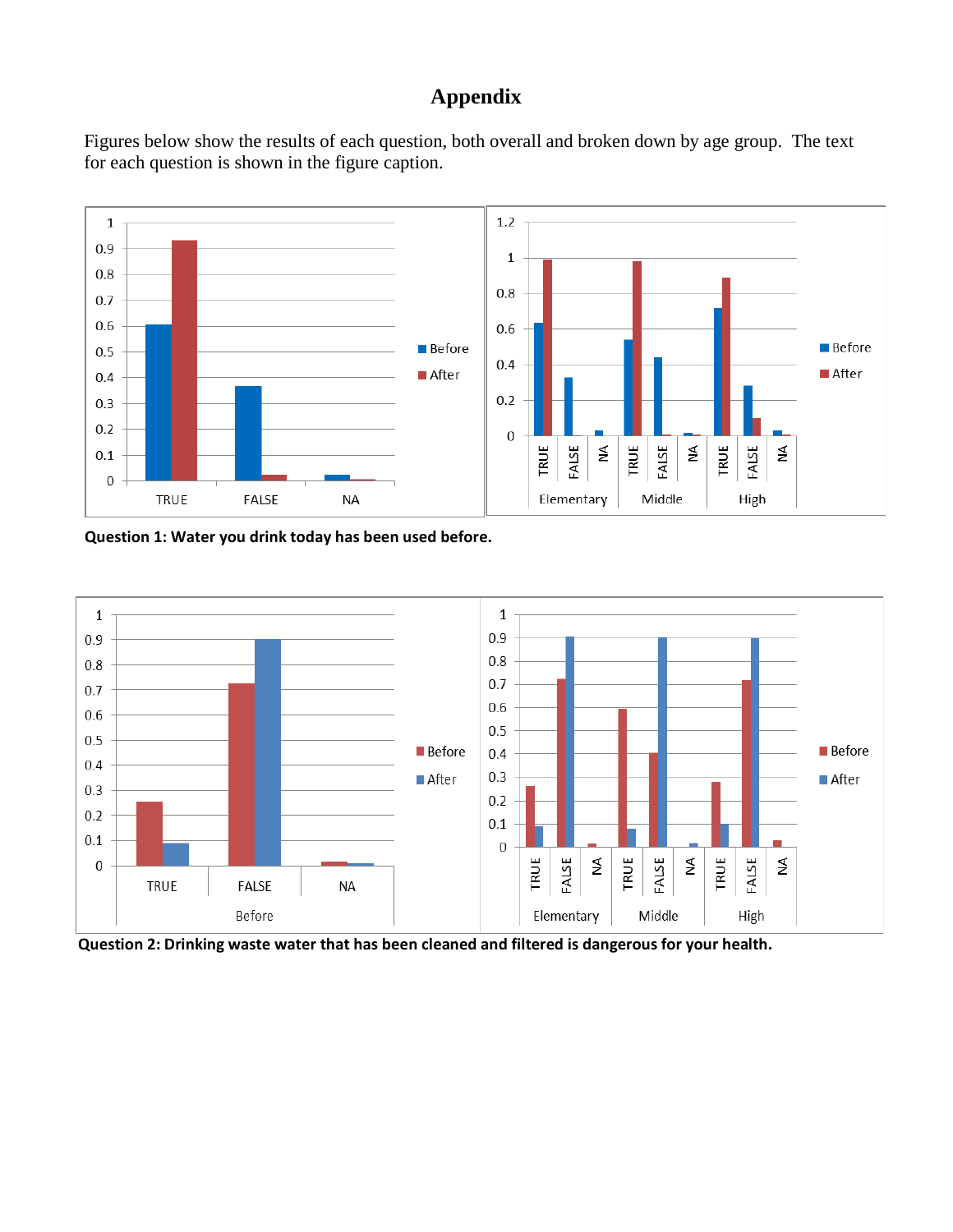

**Question 3: The amount of water on earth doesn't change.**



**Question 4: The water you drink today is the same water previously used by another community.**



**Question 5: The water molecule can be polluted**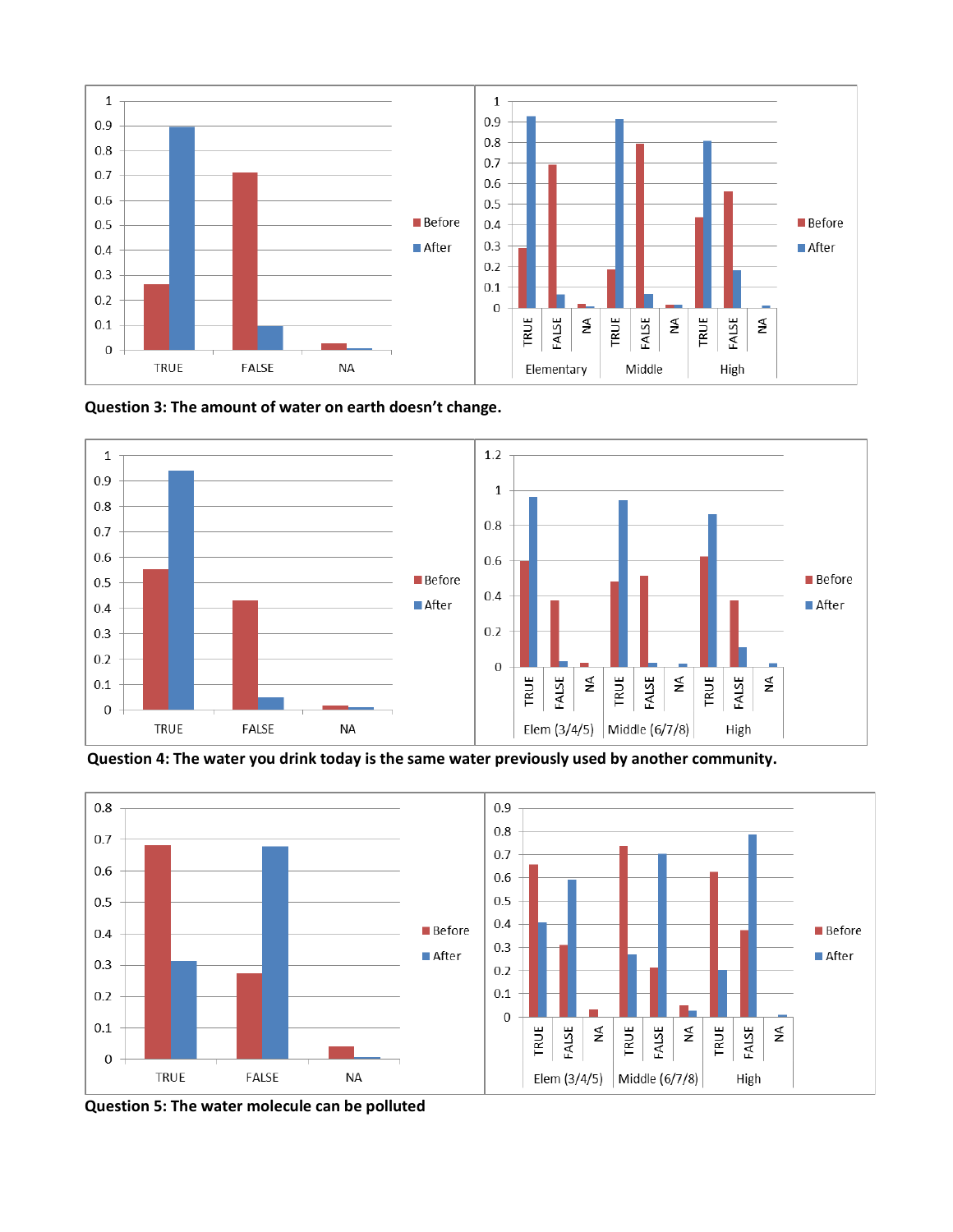

**Question 6: It is impossible to completely clean water that was once contaminated.**



**Question 7: Properly treated water is the safest drinking water on earth.**

Question 8 results are shown in the main text.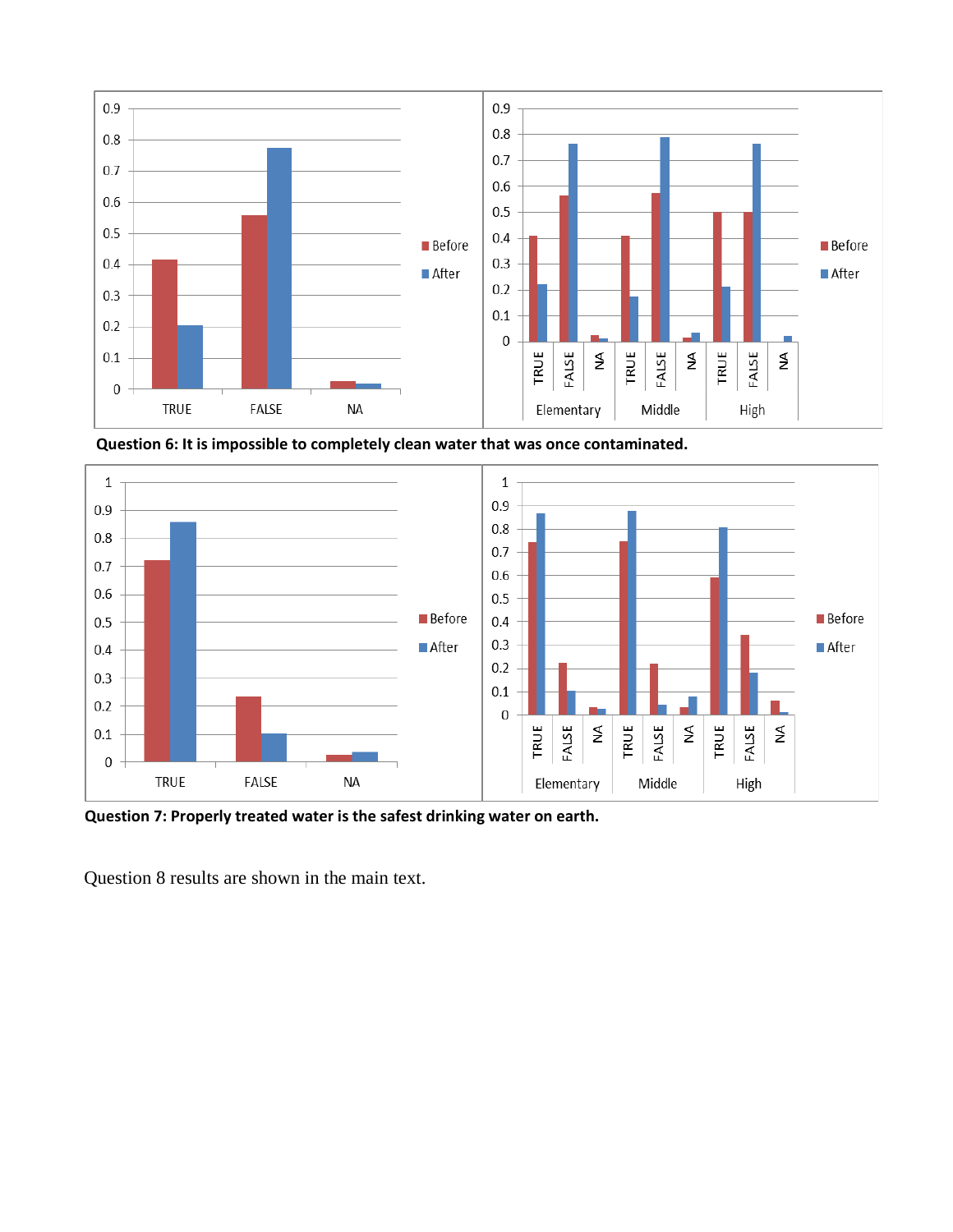





**Question 10: I am comfortable using recycled water on my lawn.**



**Question 11: I am comfortable using recycled water to wash my clothes.**